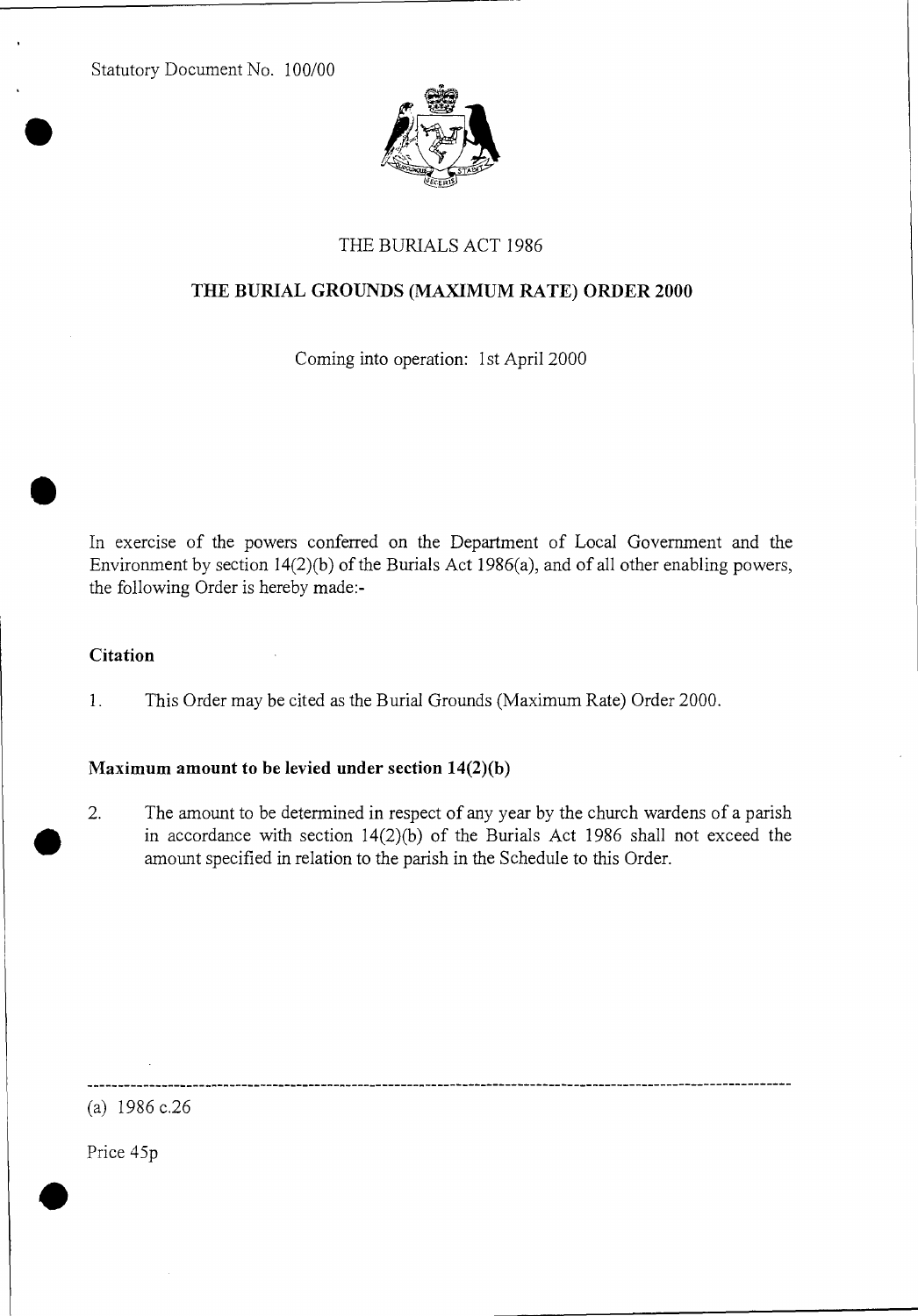# SCHEDULE

# MAXIMUM RATE UNDER SECTION 14(2)(b)

| Parish         | <b>Maximum Rate</b><br>Pence in £ |
|----------------|-----------------------------------|
|                |                                   |
| Andreas        | 9.0                               |
| Arbory         | $7.0\,$                           |
| Ballaugh       | 7.5                               |
| <b>Braddan</b> | $6.0\,$                           |
| <b>Bride</b>   | $6.0\,$                           |
| German         | $10.0\,$                          |
| Jurby          | $3.0\,$                           |
| Lezayre        | $7.0\,$                           |
| Lonan          | 8.5                               |
| Malew          | 4.0                               |
| Marown         | 5.0                               |
| Maughold       | 5.0                               |
| Michael        | $7.5\,$                           |
| Onchan         | 5.0                               |
| Patrick        | 6.5                               |
| Rushen         | $6.0\,$                           |
| Santon         | $4.0\,$                           |
|                |                                   |

MADE This twenty lift due of  $2000$ Minister for Local Government and the Environment